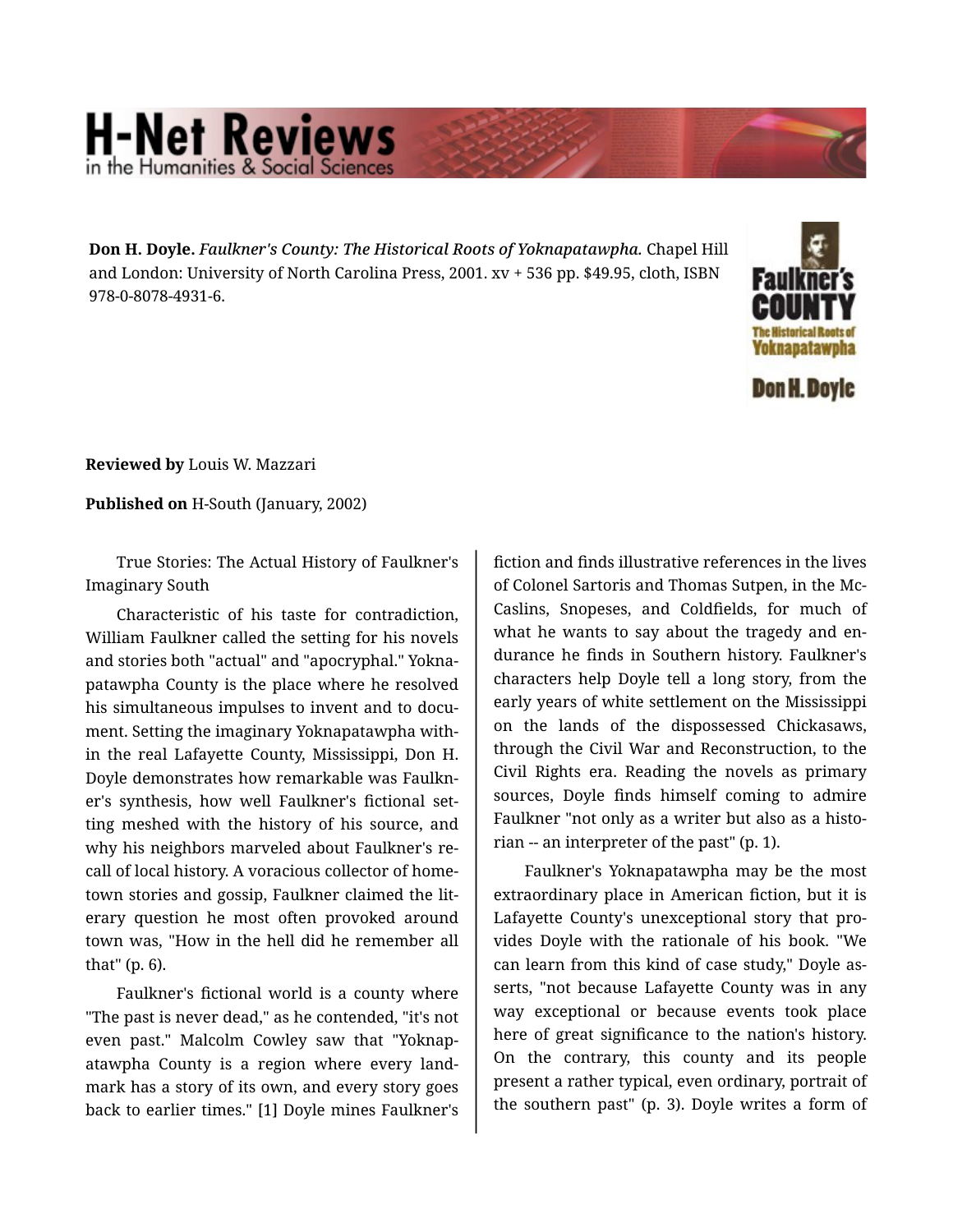micro-history, intending to make Lafayette char‐ acteristic of the South as a whole, using this "postage stamp of native soil" to review the entire sweep of Southern history (p. xiii). The region is too varied to have ever been defined by any one of its counties, but Doyle's Lafayette well repre‐ sents the turbulent, frontier, fire-eating, and re‐ deemed Deep South.[2]

Doyle triangulates among three points-- Faulkner's novels, Lafayette county history, and the broader perspective of Southern history. In so doing, he taps into Faulkner's sense of drama and his ironic humanism. "Faulkner," he claims, "was very conscious of the massive forces of change that had swept through his part of the world, and that is what his Yoknapatawpha saga chronicles" (p. 373). Faulkner's accounts, in fact, often read like primary sources. For example, John Eaton was a chaplain with the Union army who wrote about ex-slaves in their first days of freedom flow‐ ing into camp. "Faulkner's own depiction of the exodus of slaves out of Mississippi," Doyle writes, "bears a remarkable resemblance to Eaton's" (p. 220).

Doyle begins by translating that famous and difficult word, Yoknapatawpha (and provides the pronunciation, YOK-na-pa-TAW-pha), which Faulkner took from the Chickasaw name for a riv‐ er that flows through Lafayette County. He trans‐ lates it into English as "land divided" or "split land," an apt and symbolic name for the troubled history he traces. Doyle sees the settling of the frontier as a continuous, roiling movement. "The so-called Old South was no tradition-bound soci‐ ety of landed gentry with deep ties to place; espe‐ cially in its western regions, it was young, oppor‐ tunistic, and forever moving" (p. 101). Across a landscape of pine-covered hills and rich river-bot‐ tom passed an unending stream of migrants and settlers, from the Chickasaws to DeSoto and his adventurers, from a swarm of cotton planters, slaves, yeomen, and poor whites, moving west‐ ward, unceasingly, through the course of the nine‐

teenth century to the twentieth century's migra‐ tions, to the city and the north. He creates a rich and fast-paced sense of the frontier of the 1830s, the antebellum boom times, and the hardships and trauma of homelife under the siege of war and during Reconstruction.

The method Doyle uses to follow these move‐ ments is social history. "Politics and economics, along with many other types of history, must take place within a broader, national or international framework," he claims, "but social history re‐ quires us to scale down to the local context within which ordinary people lived" (p. 5). Doyle creates a synthesis that looks at the broad sweep of poli‐ tics, economics, agriculture, and geography in the way they operate as a whole within a particular locale.

Doyle relates the building of the railroads in the 1830s, for example, to the developing social organization of the county. He considers religion in the way it blends the county's various commu‐ nities. He talks about "migratory streams" of slaves and settlers. His consideration of slavery sees it as having been integral not only to Lafayette's economy, but also to its society and culture. Slavery under such frontier conditions as existed in northern Mississippi, where slave and master often met as strangers, was less paternalis‐ tic, possibly more rationalistic, probably harsher. Doyle looks at the war ceremonies observed in Lafayette County, as throughout the South, as an anthropologist would, and he describes rituals, wrapped in the flag, that placed women in a cen‐ tral role, providing purpose to the Confederate soldier.

Doyle explores the way slaves, poor whites, and women formed their own cultures, and re‐ lates them to Faulkner's fully realized portraits of all kinds of people, freedmen and white yeomen, slave women and fire-eaters, planters and dirtpoor sharecroppers. "It was the slaves themselves who proclaimed their own emancipation," Doyle writes, and goes on to claim that Faulkner, too, in‐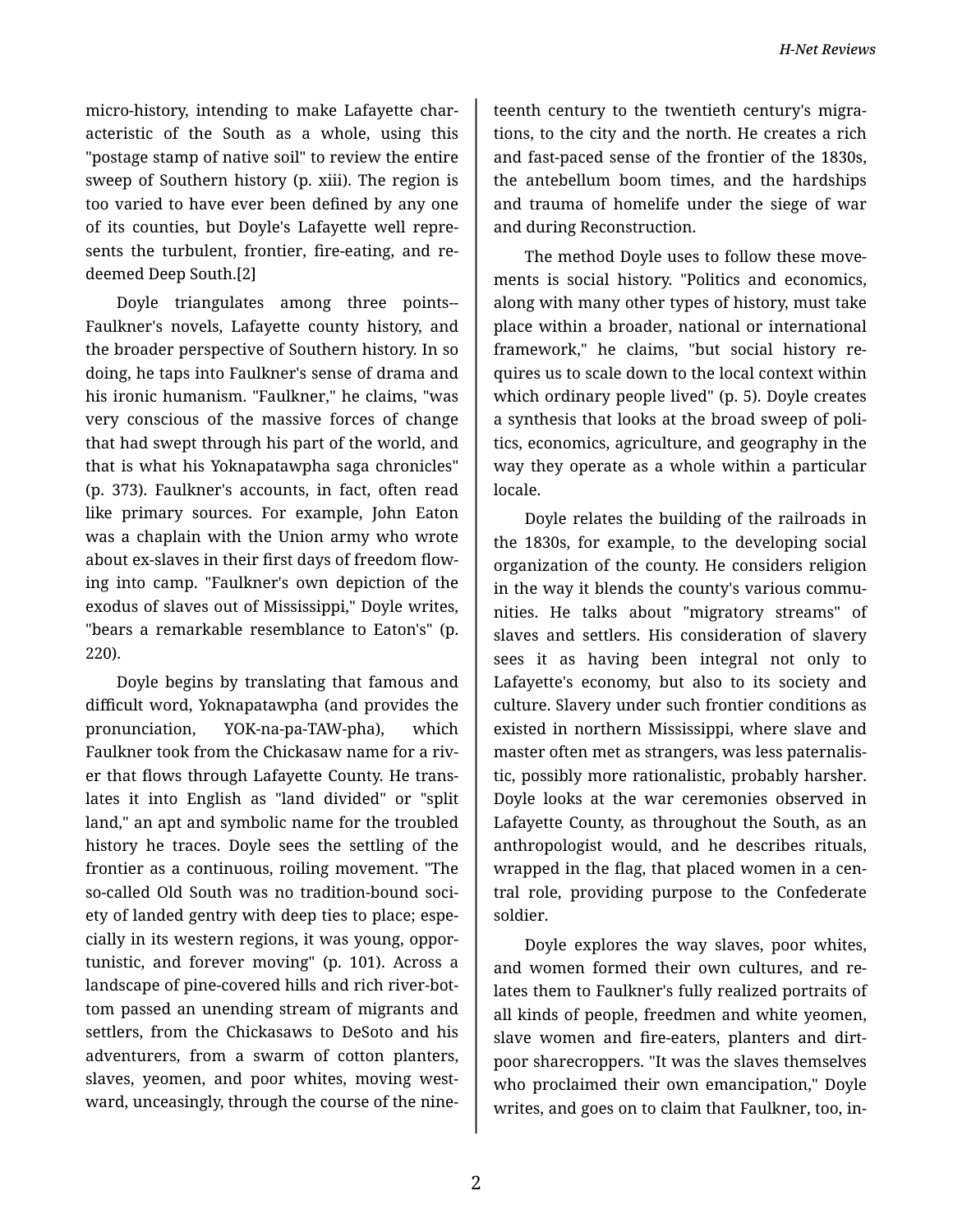vested his black characters with an exceptional degree of agency. Doyle criticizes Faulkner, how‐ ever, for falling into "the stock caricatures of the Black Legend of Reconstruction. . . . With other chapters of southern history, Faulkner was often ahead of the historians, but with Reconstruction he seemed unable or unwilling to question the or‐ thodoxy of the day" (p. 254).

Doyle emphasizes the role that freedmen and northerners played in establishing schools for African Americans. But he also follows the devel‐ opment in Lafayette County of sharecropping, documenting the way it forced most farmers, black and white, to cede their independence in free-market peonage. Doyle shows how share‐ cropping fueled race and class resentment in Lafayette County politics through the turn of the century, and he traces that resentment in Faulkn‐ er. "Pretty and white, ain't it?" Faulkner's poor, white Ab Snopes sneers to his son, glaring at the plantation house of the farm they're sharecrop‐ ping. "That's sweat. Nigger sweat. Maybe it ain't white enough yet to suit him. Maybe he wants to mix some white sweat with it" (p. 308).

Doyle charts the migration of white, rural families from Lafayette's farms to Oxford at the turn of the twentieth century and through the Progressive Era, and he makes a defense of this new class against the snobbery of established families, such as Faulkner's. Doyle also looks at the last of Oxford's lynchings in the 1930s and at the long Great Migration of African Americans northward between the world wars. He examines Faulkner's consideration of the civil rights move‐ ment; Doyle sees him placing more weight on the benevolence of white liberals than on the ac‐ tivism of black citizens.

In general, Doyle's nineteenth century, with its detailed account of planter culture and the an‐ thropology of frontier slavery, is richer and more memorable than the Lafayette County he portrays from the 1920s onward. He does little with the county during the Depression, during which

Faulkner was publishing *The Sound and the Fury* (1929), *As I Lay Dying* (1930), *Light in August* (1932), and *Absalom! Absalom!* (1936), among oth‐ er novels and numerous stories.

Doyle explains that, "Well into the 1920s and 1930s country ways of living continued to pervade the town as much as town ways penetrated the country" (p. 336). True enough, but rural Lafayette County was also being electrified and transformed by mechanization, and its culture was changing just as rapidly. He mentions a coun‐ ty overrun by the kudzu that was planted by the Civilian Conservation Corps, but doesn't cover other ways the New Deal affected either rural Lafayette County or Oxford. He does far more with the psychological role played by Lafayette's women during the Civil War, for example, than with their ability to cope with the Depression. Doyle thoroughly examines Lafayette's Recon‐ struction-era Ku Klux Klan, but not the Klan's resurgence in the 1920s.

A fuller exposition of how World War II changed both Lafayette and Yoknapatawpha Counties would have completed the theme of ceaseless transformation he had so well begun. Even without it, though, Doyle's emphasis on the dynamic character of Lafayette County's history, built on Faulkner's vivid and acute sense of the past, is a well-crafted synthesis of broad Southern themes in a local social history. Like Faulkner, Doyle sees ceaseless change in a place where the past forever exists in the present.

## Notes

[1]. William Faulkner, *The Portable Faulkner*, Malcolm Cowley, ed. (New York: Viking Press. 1946): p. xxxiii.

[2]. As J. William Harris demonstrates, the Southern states can be seen as at least three dis‐ tinct regions, in terms of geography, culture, agri‐ culture, and industry. J. William Harris, *Deep Souths: Delta, Piedmont, and Sea Island Society in*